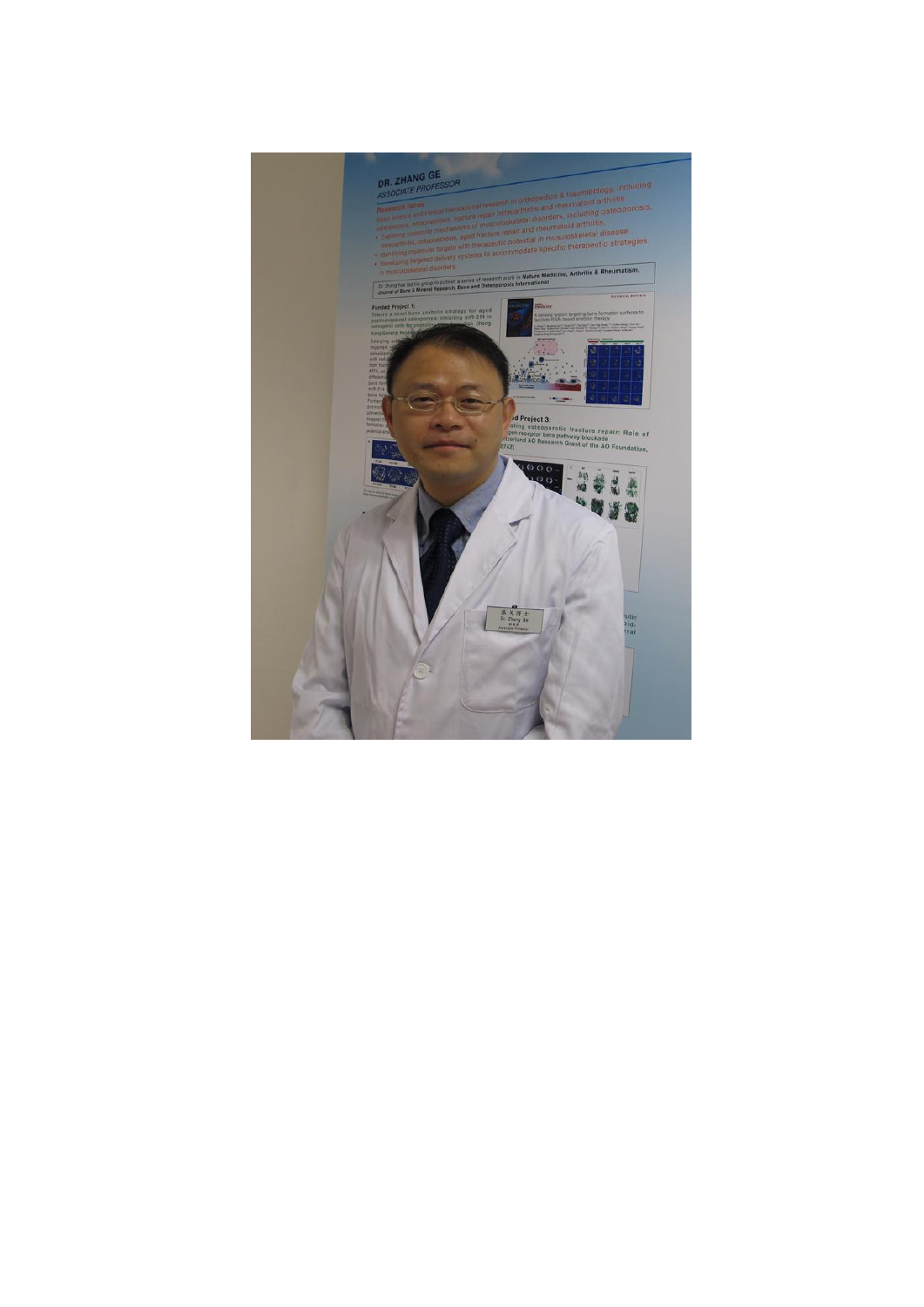# **CURRICULUM VITAE of Dr. ZHANG GE [\(zhangge@hkbu.edu.hk\)](mailto:zhangge@hkbu.edu.hk)**

# **Name: Zhang Ge**

## **Academic qualifications:**

| 1990.9-1995.7 | B. Med  | Shanghai University of Chinese Medicine, Shanghai, China                            |  |
|---------------|---------|-------------------------------------------------------------------------------------|--|
| 1997.9-2000.7 | M. Med. | Institute of Orthopaedics & Traumatology, Shanghai University of Chinese Medicine,  |  |
|               |         | China                                                                               |  |
| 2000.9-2003.7 | M.D.    | Institute of Orthopaedics & Traumatology, Shanghai University of Chinese Medicine & |  |
|               |         | Department of Orthopaedics & Traumatology, The Chinese University of Hong Kong      |  |

#### **Previous academic positions held:**

| 1995.8-2000.11 Resident           |                                            | Institute of Orthopaedics & Traumatology, Shu Guang Hospital,                                                                                                                                                       |
|-----------------------------------|--------------------------------------------|---------------------------------------------------------------------------------------------------------------------------------------------------------------------------------------------------------------------|
|                                   |                                            | Shanghai University of Chinese Medicine                                                                                                                                                                             |
|                                   | 2000.12-2004.2 Physician-in-Charge         | Institute of Orthopaedics & Traumatology, Shu Guang Hospital,                                                                                                                                                       |
|                                   |                                            | Shanghai University of Chinese Medicine                                                                                                                                                                             |
|                                   | 2004.3-2007.6 Postdoctoral Research Fellow | Department of Orthopaedics & Traumatology, The Chinese                                                                                                                                                              |
|                                   |                                            | University of Hong Kong                                                                                                                                                                                             |
|                                   | 2007.7-2012.8 Research Assistant Professor | Department of Orthopaedics & Traumatology, The Chinese                                                                                                                                                              |
|                                   |                                            | University of Hong Kong                                                                                                                                                                                             |
| <b>Present academic position:</b> |                                            |                                                                                                                                                                                                                     |
| 2012.0                            | Acconiato Profeccor                        | $Co$ $Zh$ <sub>2</sub> n <sup>'</sup> s $I$ <sub>2</sub> h $\left(\mu\right)$ $\left(\mu\right)$ $\left(\mu\right)$ $\left(\mu\right)$ $\left(\mu\right)$ $\left(\mu\right)$ $\left(\mu\right)$<br>Inetituto<br>f∩r |

2012.9- Associate Professor Ge Zhang's Lab (**[www.gezhanglab.com](http://www.gezhanglab.com/)**), Institute for Advancing Translational Medicine in Bone & Joint Diseases, Hong Kong Baptist University & Teaching Division, School of Chinese Medicine, Hong Kong Baptist University

## **Previous relevant research work:**

Technical expertise Bone bio-imaging, Bone histomorphometry, Bone biology, Bone biomechanics Research area Molecular understandings and RNAi-based & phytotherapy-based translational research in osteoporosis, osteonecrosis, osteoarthritis, rheumatoid arthritis and facture repair

**Publication Records:** 3 Theses; 9 Book Chapters; 106 SCI Papers; Sum of the Times cited (excluding self-citation): 220; h-index: 9

#### **Ten Representative publications in the past ten years**

- 1. Wang X, Guo B, …, **Zhang G (Corresponding Author)**, Li Y (Corresponding Author). miR-214 targets ATF4 to inhibit bone formation. *Nat Med.* 2013 Jan;19(1):93-100
- 2. **Zhang G (Corresponding Author)**, Guo B, Wu H, Tang T, Zhang BT, …, Zhang L (Corresponding Author), Qin L (Corresponding Author). A delivery system targeting bone formation surfaces to facilitate RNAi-based anabolic therapy. *Nat Med.* 2012 Jan 29;18(2):307-14
- 3. Xie XH, Wang XL, He YX, Liu Z, Sheng H, **Zhang G (Corresponding Author)**, Qin L (Corresponding Author). Promotion of bone repair by implantation of cryopreserved bone marrow-derived mononuclear cells in a rabbit model of steroid-associated osteonecrosis. *Arthritis Rheum.* 2012 May;64(5):1562-71
- 4. He YX, Liu Z, Pan XH, Tang T, Guo BS, Zheng LZ, Xie XH, Wang XL, Lee KM, Li G, Cao YP, Wei L, Chen Y, Yang ZJ, Hung LK, Qin L, **Zhang G (Corresponding Author)**. Deletion of estrogen receptor beta accelerates early stage of bone healing in a mouse osteotomy model. *Osteoporosis Int.* 2012 Jan;23(1):377-89.
- 5. **Zhang G**, Sheng H, et al. Continuous occurrence of both insufficient neovascularization and elevated vascular permeability in rabbit proximal femur during inadequate repair of steroid-associated osteonecrotic lesions. *Arthritis Rheum.* 2009 Oct;60(10):2966-77.
- 6. **Zhang G**, Wang XL, Sheng H, et al. Constitutional flavonoids derived from Epimedium dose-dependently reduce incidence of steroid-associated osteonecrosis not via direct action by themselves on potential cellular targets. *PlosOne* 2009; 4: e6419
- 7. **Zhang G**, Qin L, et al. A Novel Semisynthesized Small Molecule Icaritin Reduces Incidence of Steroid-associated Osteonecrosis with Inhibition of both Thrombosis and Lipid-deposition in a Dose-dependent Manner. *Bone* 2009; 44: 345-56
- 8. **Zhang G**, Qin L, Shi Y. Epimedium-derived phytoestrogen flavonoids exert beneficial effect on preventing bone loss in late postmenopausal women: a 24-month randomized, double-blind and placebo-controlled trial. *J Bone Miner Res.* 2007 Jul;22(7):1072-9.
- 9. **Zhang G**, Qin L, et al. Flavonoids derived from herbal Epimedium Brevicornum Maxim prevent OVX-induced osteoporosis in rats independent of its enhancement in intestinal calcium absorption. *Bone.* 2006 Jun;38(6):818-25.